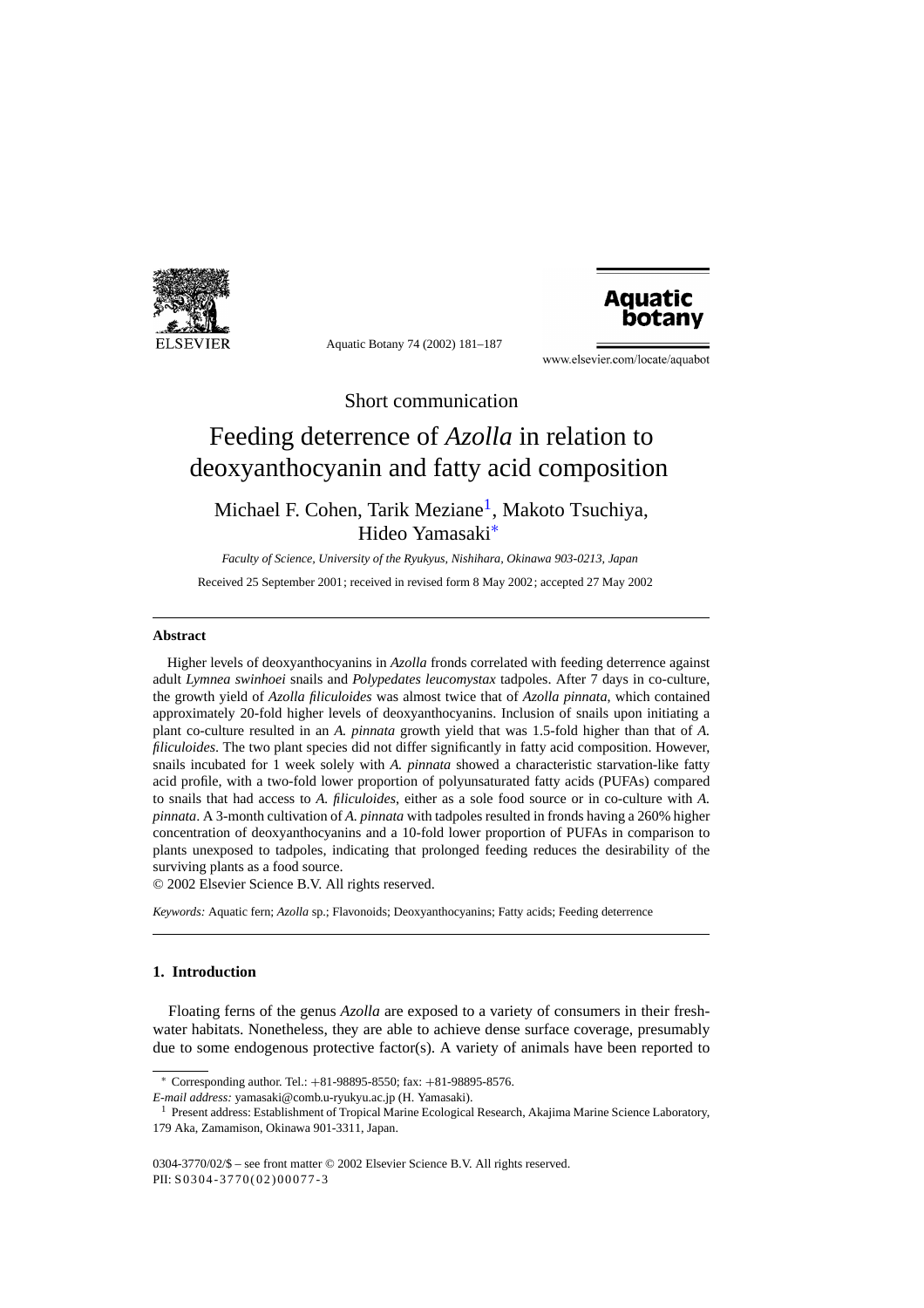feed on *Azolla* including several species of fish and snails ([Lejeune et al., 1999; Wagner,](#page-5-0) [1997\).](#page-5-0) In general, palatability, nutritive value and digestibility determine the desirability of a food source. Species of *Azolla* have been found to differ in their desirability to fish. The Nile Tilapia (*Oreochromis niloticus*), for example exhibits a strong preference for *Azolla filiculoides* in comparison to *Azolla pinnata* [\(Antoine et al., 1986\).](#page-5-0)

Chemical differences between *Azolla* species that might account for the variations in appetency are largely unknown. To interact with other organisms many plants use flavonoids as signals, growth inhibitors and feeding deterrents ([Bohm, 1998; Cohen and Yamasaki,](#page-5-0) [2000; Cohen et al., 2001\).](#page-5-0) 3-Deoxyanthocyanins are the only known flavonoids of *Azolla* [\(Ishikura, 1982; Cohen et al., 2002](#page-5-0)). In this communication, we present evidence that *Azolla* palatability negatively correlates with frond deoxyanthocyanin levels and that the nutritive value of *Azolla* can be decreased by long-term feeding-induced changes in fatty acid composition.

#### **2. Materials and methods**

Sources and growth conditions for *A. filiculoides* strain IRRI FI1090 and *A. pinnata* have been described previously [\(Cohen et al., 2002\). P](#page-5-0)lants were cultured in the laboratory in bubbled mineral salts medium at  $23-25$  °C with an 18 h photoperiod using combination of fluorescent and incandescent light (100  $\mu$ mol m<sup>-2</sup> s<sup>-1</sup>). A. *pinnata* was also cultivated outdoors under partial shade in unsupplemented rain-fed cement-lined ponds. Consumers of *Azolla* utilized in this study, the pond snail *Lymnea swinhoei* and tadpoles of the tree frog *Polypedates leucomystax*, are found on the grounds of the University of the Ryukyus, Okinawa.

For a snail feeding experiment, the plants provided were winter pond-cultivated*A. pinnata* (high in deoxyanthocyanins) and laboratory medium-cultured *A. filiculoides* containing nearly 20-fold less deoxyanthocyanins. *L. swinhoei* was obtained from the outdoor ponds or from an aquarium containing approximately 15 l water and a variety of food sources including algae, fish feces, *A. pinnata* and *A. filiculoides*. To set up the experiment, duplicate sets of small aquaria having 11 of tap water (surface area  $130 \text{ cm}^2$ ) were inoculated with measured amounts of *A. filiculoides* only, *A. pinnata* only, or an equal mixture of both species (co-culture). Five adult *L. swinhoei* snails having a combined weight of 1.0 g were placed into one aquarium of each of the three sets. Plant growth yields were determined after 7 days.

Lipids were extracted according to a slightly modified method of [Bligh and Dyer \(1959\)](#page-5-0) using a mixture of water:chloroform:methanol  $(1:1:1, v/v/v)$ . After saponification and methylation, fatty acid methyl esters (FAMEs) were separated from other lipids by performing thin layer chromatography (TLC) [\(Meziane and Tsuchiya, 2002\)](#page-5-0). Individual FAMEs were separated by a gas chromatograph equipped with a flame ionization detector ([Meziane](#page-5-0) [and Tsuchiya, 2000\).](#page-5-0) FAMEs were identified by comparing their retention times with those of standards. Fatty acids are designated as  $X:Y\omega Z$ , where X is the number of carbon atoms, Y the number of double bonds and Z the position of the ultimate double bond from the terminal methyl group. Fatty acid percentages are reported in the text relative to the total fatty acid content. Reported fatty acid values of snails are the result of single measurements and those from the pond-derived *A. pinnata* plants are the result of duplicate measurements.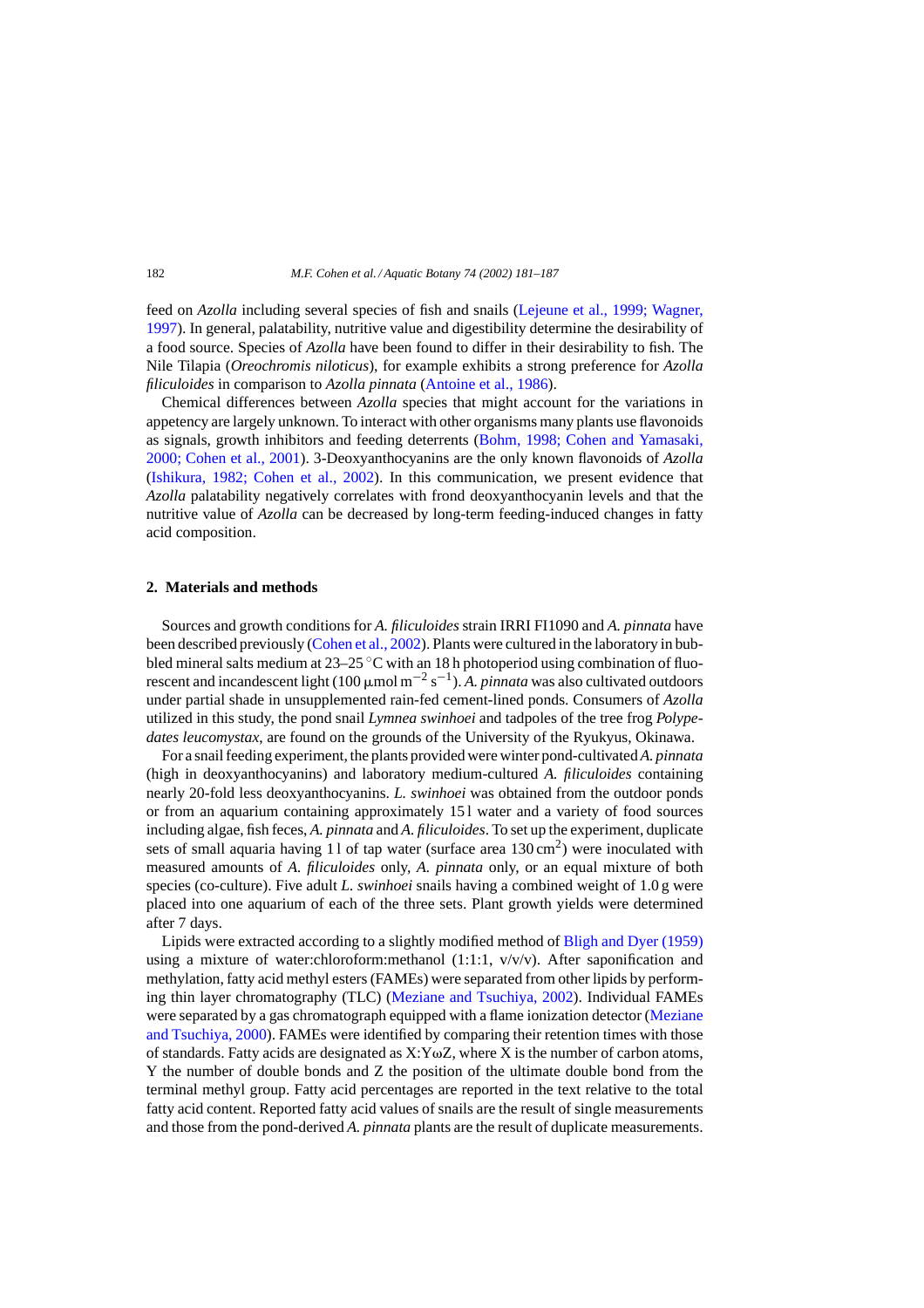To isolate the reddish deoxyanthocyanins, previously identified as acetylated glycosides of luteolinidin and apigeninidin [\(Cohen et al., 2002\),](#page-5-0) the plant tissue was extracted a second time with 5%  $H_3PO_4$ . This extract was combined with the water/methanol phase from the lipid extraction. The combined extract was adjusted to  $< 5\%$  methanol by addition of acidified (0.1% HCl) water, filtered (Whatman no. 2) and the filtrate passed through a C-8 Sep-Pak cartridge to adsorb the deoxyanthocyanins (Waters, Milford, MA). The deoxyanthocyanins were eluted with acidified methanol or ethanol and the absorbance peak near 500 nm measured with a Shimazu UV-160-A spectrophotometer. Estimates of deoxyanthocyanin content per gram fresh weight were based on the extinction coefficient of luteolinidin (13,800 M<sup>-1</sup>) and the molecular weight of luteolinidin acetylglucoside.

#### **3. Results and discussion**

Under laboratory growth conditions the fronds of *A. pinnata* were noticeably more red due to a level of deoxyanthocyanins  $[86 \pm 18 \mu g g^{-1}$  fresh weight ( $\pm$ S.E.,  $n = 3$ )] twice that of *A. filiculoides*  $[41 \pm 19 \mu g g^{-1}$  fresh weight ( $\pm$ S.E.,  $n = 4$ ). In a large aquarium containing both *A. filiculoides* and *A. pinnata* we observed a qualitative preference of *L. swinhoei* for *A. filiculoides*. Individual snails commonly browsed the water surface with their ventral side up. Upon encountering an *A. pinnata* frond, snails usually tasted the plant but, after no more than a few bites, soon left the site and continued browsing. In contrast, a feeding encounter with an *A. filiculoides* frond could last for several minutes.

In a controlled feeding experiment, under conditions without snails the growth of laboratory-derived *A. filiculoides* was substantially higher than that of winter pond-derived *A. pinnata* [752  $\pm$  123 µg deoxyanthocyanins per gram fresh weight ( $\pm$ S.E.,  $n = 3$ )] [\(Fig. 1\).](#page-3-0) Snails provided with only *A. filiculoides* consumed much more frond tissue than those provided with only *A. pinnata* ([Fig. 1\).](#page-3-0) In the plant co-culture, snails fed almost exclusively on *A. filiculoides*, resulting in a predominance of *A. pinnata* by the end of the experiment ([Fig. 1\).](#page-3-0)

Fatty acid analyses of plants and their invertebrate consumers, which are unable to synthesize some polyunsaturated fatty acids (PUFAs), can reveal the source(s) of food and the starvation state of individual animals [\(Kharlamenko et al., 1995; Meziane et al., 1997\).](#page-5-0) We determined the fatty acid profiles of the plant sources used for the snail feeding experiment and also those of the snails at the end of the experiment (following 3 days without food to allow for complete evacuation of feces). *A. filiculoides* and *A. pinnata* showed similar fatty acid profiles with 18:3 $\omega$ 3 and 18:2 $\omega$ 6 totaling approximately 30% of all fatty acids. These PUFAs are commonly found in such large proportions in vascular plants and are essential in animal diets ([Sargent et al., 1990\).](#page-6-0)

The fatty acid compositions of snails showed distinctions between the individuals fed with *A. pinnata* and those fed with *A. filiculoides*. Snails provided with *A. filiculoides*, alone or in co-culture with *A. pinnata*, seemed to assimilate this plant quite well according to the relatively high proportions of  $18:3\omega3$  (2.0%, alone; 1.9%, co-culture) and  $18:2\omega6$ (4.9%, alone; 5.3%, co-culture), which cannot be synthesized by animals; saturated and monounsaturated fatty acids totaled about 50% of all fatty acids. In contrast, snails provided solely with *A. pinnata* apparently did not ingest appreciable amounts of this plant based on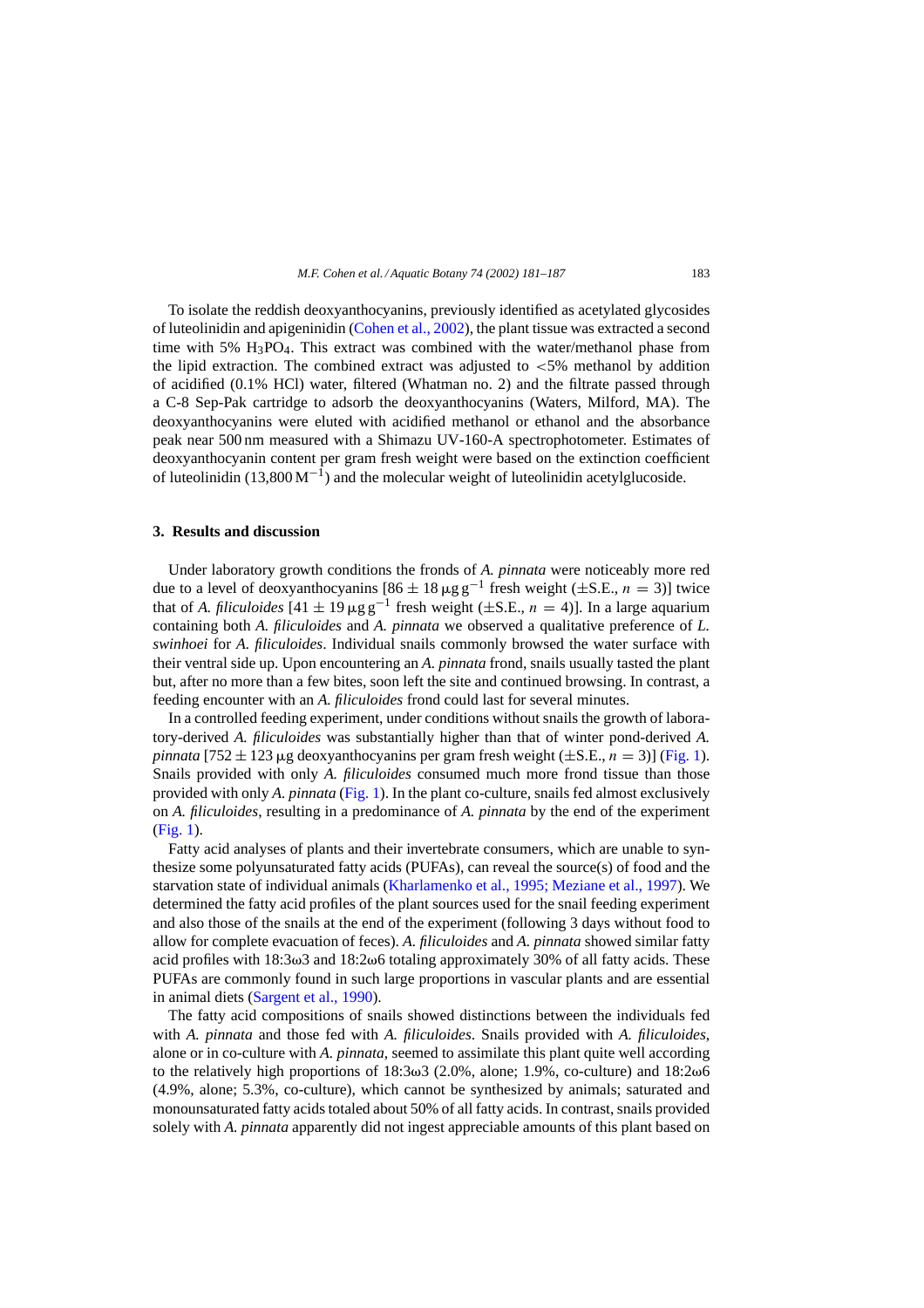<span id="page-3-0"></span>

Fig. 1. Feeding preference of Lynnea swinhoei for Azolla filiculoides (A. f.) relative to Azolla pinnata (A. p.). Shown are the frond surface areas upon inoculation of the aquaria (black), and at 7 days (gray). The numerical value at the top of each area indicates the change in the A. pinnata/A. filiculoides surface area ratio following the 7 day incubation. [(A. p./A. f.) $\mathbf{f}[n]$  (A. p./A. f.) $\mathbf{f}[n]$ , is higher relative survival of A. pinnata is indicated by more positive numbers]. Error bars represent the range of deviation in surface area measurement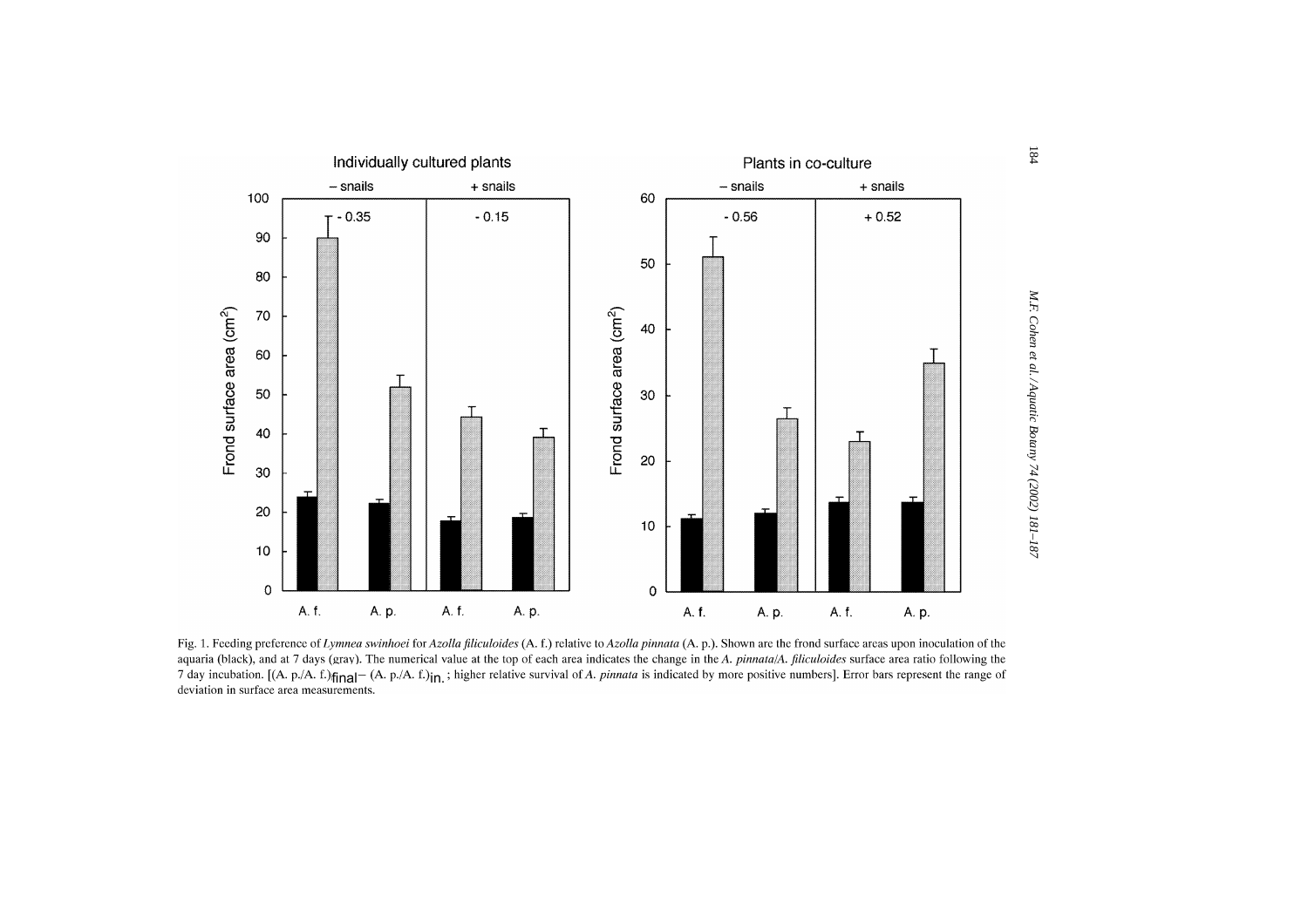the absence of  $18:3\omega 3$  and only  $2\%$   $18:2\omega 6$ . Indeed, these snails displayed a fatty acid profile characteristic of starved animals, with a high proportion of saturated and monounsaturated fatty acids (82%). The fatty acid showing the most dramatic difference was  $20:3\omega3$ , which was undetected from snails provided with only *A. pinnata* but was the dominant fatty acid in snails provided with *A. filiculoides* alone (13.6%) or in co-culture with *A. pinnata* (13.2%). The proportion of branched 17:0 (iso and anteiso) in snails fed only *A. pinnata* (3.3%) was higher than in snails provided with *A. filiculoides* alone (1.3%) or in co-culture with *A. pinnata* (0.0%), perhaps due to greater numbers of gut bacteria which are known to multiply under conditions of host starvation [\(Nettelbladt et al., 1997\).](#page-6-0)

Together, these data indicate that deoxyanthocyanin levels, not fatty acid composition, correlate with differences in *Azolla* palatability for the snails and that the taste aversion to *A. pinnata* apparently overrides the hunger-induced feeding instinct. These results are also in accord with those of [Abdel Hafez et al. \(1997\)](#page-5-0) demonstrating various harmful effects of *A. pinnata* on the snail *Biomphalaria alexandrina*.

At the onset of spring, *A. pinnata* fronds in the outdoor ponds gradually became greener and by mid-summer had only 107  $\mu$ g deoxyanthocyanin per gram fresh weight, about 15% of their winter deoxyanthocyanin content. In early May, *P. leucomystax* eggs were discovered in one of the ponds having *A. pinnata*. In July, a single tadpole 4 cm in length was removed from the pond and placed in an aquarium containing equal amounts of laboratory-cultured *A. filiculoides* and *A. pinnata* (20 cm<sup>2</sup> each) under conditions similar to that of the snails but supplemented with other foods. After 1 week, the frond surface area of *A. filiculoides* had declined to 5 cm<sup>2</sup> and that of *A. pinnata* remained unchanged. All roots of both species had been completely consumed. Neither *A. filiculoides* nor *A. pinnata* accumulate detectable levels of deoxyanthocyanin in their roots ([Cohen et al., 2002\).](#page-5-0)

By late July, feeding by tadpoles in the outdoor ponds had reduced the *A. pinnata* frond surface area from  $3400 \text{ cm}^2$  (confluence) to  $300 \text{ cm}^2$ , whereas coverage in ponds without tadpoles remained confluent. Fatty acid profiles of plants in the ponds with tadpoles showed  $0.4\%$  18:3ω3 and 1.5% 18:2ω6, considerably lower than the 19% 18:3ω3 and 14% 18:2ω6 in plants not exposed to tadpoles but cultivated under otherwise equivalent conditions. Low levels of PUFAs in plants are indicative of reduced photosynthetic activity, perhaps in this case caused by nutrient deprivation resulting from the loss of roots. The tadpole-exposed plants were noticeably more red  $(285 \mu g$  deoxyanthocyanin per gram fresh weight), had shorter roots (0–5 mm) and a smaller more ovoid frond morphology.

Deoxyanthocyanin levels in *Azolla* are known to increase under certain stresses including nutrient limitation [\(Wagner, 1997\).](#page-6-0) Root removal enhances cold-induced deoxyanthocyanin formation in *A. pinnata* fronds (Cohen, unpublished observation). In accordance with the "resource allocation theory" [\(Hammerschmidt and Schultz, 1996\),](#page-5-0) production of deoxyanthocyanins during periods of nutrient deficiency may serve doubly as a depository for carbon, permitting continued operation of primary metabolism, and as a protectant against herbivores.

In a natural environment, root-targeted feeding should result in less grazing on the fronds over time by decreasing frond palatability and nutritive value and by effecting dispersal of the fronds. Our findings of snail and tadpole distaste for *A. pinnata* relative to *A. filiculoides* are in agreement with those on fish feeding preference [\(Antoine et al., 1986\)](#page-5-0). One may speculate that conflicting reports in the literature about the effects on fish of *A. pinnata* diet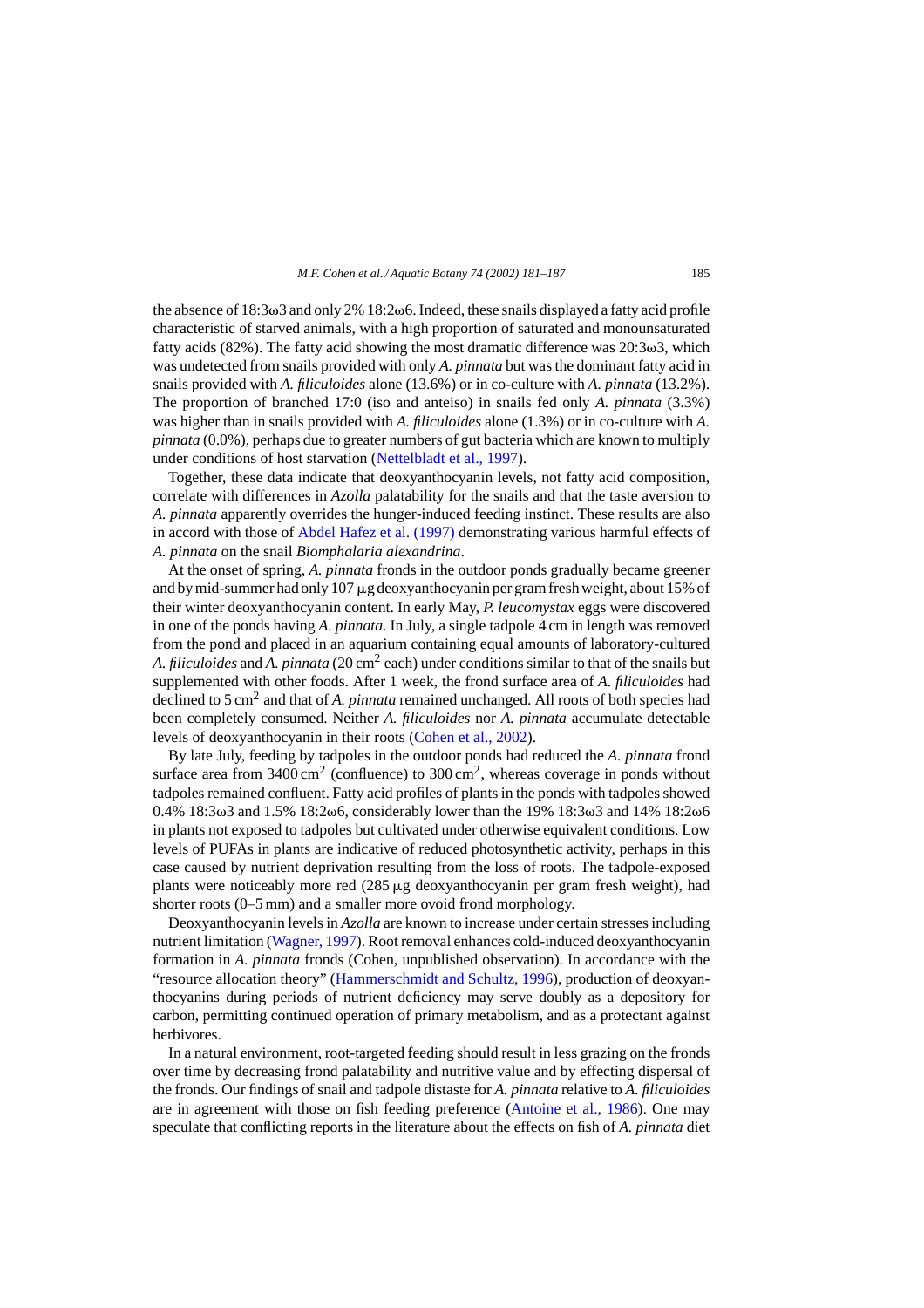<span id="page-5-0"></span>supplementation, from beneficial [\(Santiago et al., 1988\)](#page-6-0) to harmful (El-Sayed, 1992), may be linked to possible differences in the deoxyanthocyanin and/or fatty acid composition of the plant sources, which, as we have shown here, can vary considerably.

#### **Acknowledgements**

We thank Y. Takagi and A. Sasaki for technical assistance, Y. Obara and S. Obara for identifying *P. leucomystax* and Dr. I. Watanabe for valuable advice. M.F.C. and T.M. are supported by fellowships from the Japanese Society for the Promotion of Science (JSPS) and Science and Technology Agency (STA), respectively.

## **References**

- Abdel Hafez, A.M., Zidan, Z.H., Abdel-Megeed, M.I., El-Emam, M.A., Ragab, F.M., El-Deeb, F.A., 1997. Effect of the plant *Azolla pinnata* on survival, growth rate, fecundity and hatchability of egg-masses of *Biomphalaria alexandrina* snails. J. Egypt. Soc. Parasitol. 27, 825–841.
- Antoine, T., Carraro, S., Micha, J.-C., Van Hove, C., 1986. Comparative appetency for *Azolla* of *Cichlasoma* and *Oreochromis* (Tilapia). Aquaculture 53, 95–99.
- Bligh, E.G., Dyer, W.J., 1959. A rapid method of total lipid extraction and purification. Biochem. Physiol. 37, 911–917.
- Bohm, B.A., 1998. Introduction to Flavonoids. Harwood, New York.
- Cohen, M.F., Yamasaki, H., 2000. Flavonoid-induced expression of a symbiosis-related gene in the cyanobacterium *Nostoc punctiforme*. J. Bacteriol. 182, 4644–4646.
- Cohen, M.F., Sakihama, Y., Yamasaki, H., 2001. Roles of plant flavonoids in interactions with microbes: from protection against pathogens to the mediation of mutualism. In: Pondalai, S.G. (Ed.), Recent Res. Dev. Plant Physiol. Research Signpost, Trivandrum 2, 157–173.
- Cohen, M.F., Sakihama, Y., Takagi, Y.C., Ichiba, T., Yamasaki, H., 2002. Synergistic effect of deoxyanthocyanins from the symbiotic fern *Azolla* on *hrmA* gene induction in the cyanobacterium *Nostoc punctiforme*. Mol. Plant Microbe Interact., in press.
- El-Sayed, A.-F.M., 1992. Effects of substituting fish meal with *Azolla pinnata* in practical diets for fingerling and adult Nile Tilapia *Oreochromis niloticus* (L.). Aquacult. Fish. Manage. 23, 167–173.
- Hammerschmidt, R., Schultz, J.C. 1996. Multiple defenses and signals in plant defense against pathogens and herbivores. In: Romeo, J.T., Saunders, J.A., Barbosa, P. (Eds.), Phytochemical Diversity and Redundancy in Ecological Interactions, Plenum Press, New York, pp. 121–154.
- Ishikura, N., 1982. 3-Desoxyanthocyanin and other phenolics in the water fern *Azolla*. Bot. Mag. (Tokyo) 95, 303–308.
- Kharlamenko, V.I., Zhukova, N.V., Khotimchenko, S.V., Svetashev, V.I., Kamanev, G.M., 1995. Fatty acids as markers of food sources in a shallow-water hydrothermal ecosystem (Kraternaya Bight, Yankich Island, Kurile Islands). Mar. Ecol. Prog. Ser. 120, 231–241.
- Lejeune, A., Cagauan, A., Van Hove, C., 1999. *Azolla* research and development: recent trends and priorities. Symbiosis 27, 333–351.
- Meziane, T., Tsuchiya, M., 2000. Fatty acids as tracers of organic matter in sediment and food web in a mangrove-inter-tidal flat ecosystem, Okinawa, Japan. Mar. Ecol. Prog. Ser. 200, 49–57.
- Meziane, T., Tsuchiya, M., 2002. Organic matter in a subtropical mangrove-estuary subjected to wastewater discharge: origin and utilization by two macrozoobenthic species. J. Sea Res. 47, 1–11.
- Meziane, T., Bodineau, L., Retiere, C., Thoumelin, G., 1997. The use of lipid markers to define sources of organic matter in sediment and food web of the inter-tidal salt marsh-flat ecosystem of Mont-Saint-Michel Bay, France. J. Sea Res. 38, 47–58.